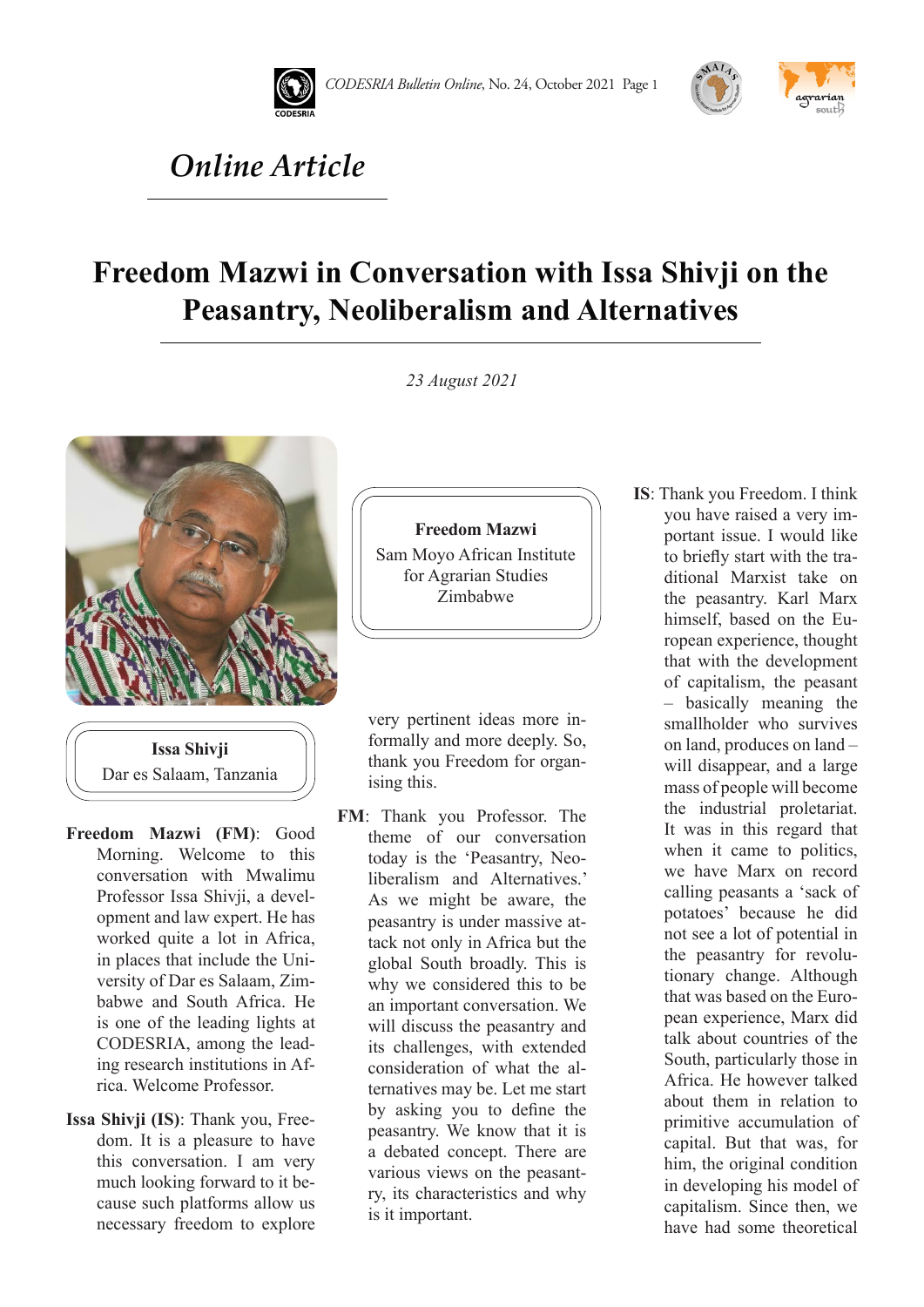and political developments. In this regard we must mention Rosa Luxemburg who disagreed with Marx. She argued that capitalist accumulation is not simply self-contained. Her position was that for capitalism to continue reproducing itself, it always needs noncapitalist sectors on which to feed for accumulation. She saw many of our countries as feeding capitalism through primitive accumulation.

That was the initial argument during those debates. The second point that I think Rosa Luxemburg made, which is also very important for us, was that Marx's formulae saw primitive accumulation as the original condition and once capitalism has developed, we get what is called capitalist accumulation. It is based on labour and capital. The former is exploited to produce the surplus value and part of that surplus value is accumulated for the second cycle of expanded reproduction. Rosa Luxembourg's argument was that primitive accumulation does not actually come to an end with capitalist development, but rather continues because exploitation of the non-capitalist sector based on primitive accumulation is essential for capitalist reproduction.

Subsequently we had other developments starting with Lenin, going on to Mao and so on. And contrary to the predictions of the earlier Marxists, the socialist revolution happened not in the centre but in the semi-periphery, i.e. Russia.

Russia of the time still had pre-capitalist relations in the countryside and also a mass of peasantry. That is where Lenin politically located his thesis of worker–peasant alliance. Previously, the peasantry had been seen as a conservative force but for Lenin, the working class could rely on the peasantry and lead the peasantry for revolutionary transformations and changes. This thesis was developed much more in the periphery, particularly in China. The Chinese argument about the role of the peasantry makes a very important contribution to Marxist theory and politics. It has been pretty prominent in discussions of Marxism in many countries of the global South. But Mao still worked within the Marxist paradigm, and we should not forget that, initially at least, he saw the revolution happening in stages. First the national democratic revolution and then the socialist revolution. Later on, Mao developed a thesis of some kind of continuous revolution thus more or less abandoning the stageist thesis. That is where I will end my introductory remarks.

Now let me come to the question you raised in the context of the debates in the South. More recently, I would say in the last two or three decades, we have developed a thesis in the South, particularly in Africa, that exploitation by and accumulation of capital, which is dominated by the capital from the centre, is primarily based on the extraction of surplus from the peasantry. The dominant producers of surplus are the peasantry. As a matter of fact, the history of capital destroying the peasantry by turning them into a proletariat has to be modified when ap-

plied to many countries in Africa. Here, capital preserves the peasant form – the form of petty commodity production – but integrates it in the web of world-wide capital circuits. The dominant form of accumulation is primitive accumulation in which the peasant producer cedes to capital a part of his/her necessary consumption. Within this context, exploitation cuts into the producer's necessary consumption. In effect, therefore, labour subsidises capital by taking on the burden of reproduction.

This thesis has increasingly been debated among African intellectuals and more recently within our own Agrarian South Network (ASN). Dramatically, this has proven to be so under neoliberalism. My argument has been that many of the efforts that were made by independent governments essentially tried to move away from the dominant tendency of primitive accumulation of the colonial period. This was for the purposes of attempting to install some kind of capitalist accumulation by, for instance, abolishing migrant labour, raising wages and initiating some social services like education, health etc. This contributed to social wage and the adoption of some or other form of industrialisation, albeit in many cases, import substitution industrialisation. This was justified, rationalised and presented in a variety of nationalist and developmental ideologies. Regardless of what these countries called themselves, capitalist or socialist, the underlying driving force of their policies was to move away from primitive accumulation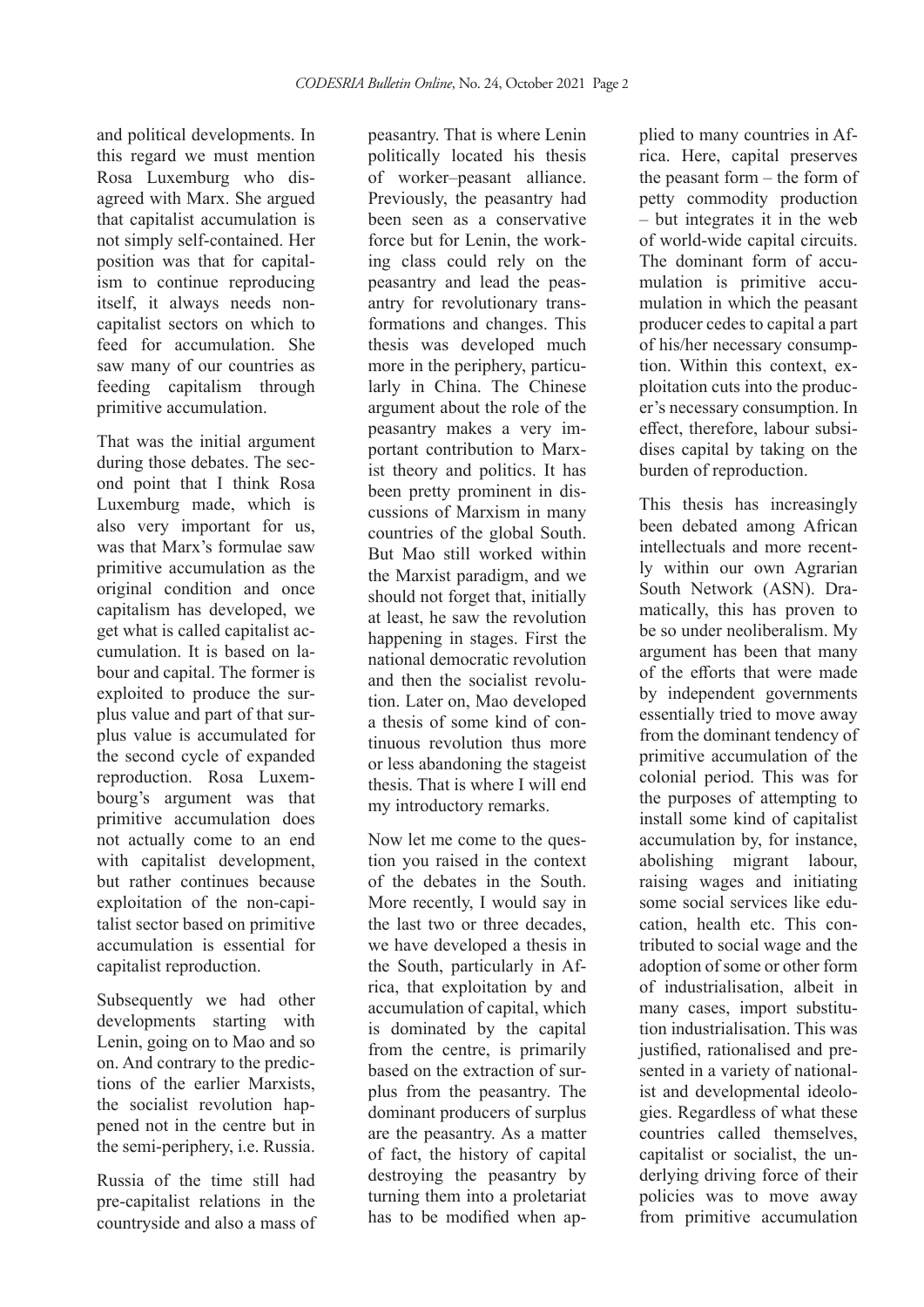as the dominant tendency of accumulation. This was done to try and install some kind of expanded reproduction of capitalist accumulation. That project of capitalist development in the image of the historical European development, for various reasons which I am not going to get into, did not succeed. It failed. And neoliberalism, through which imperialism has now assumed an offensive, in my view, has brought back primitive accumulation as the dominant tendency. It is not the same kind of primitive accumulation that we have witnessed classically like, for example, the tendency of evicting the peasantry from land, although that too exists. There are now new forms of primitive accumulation which I think we need to reckon with.

Before I proceed, you asked me the question of how we define the peasantry. For me, when we say the peasantry, I am thinking of smallholder producers on land. This includes not only those who cultivate and produce crops but also pastoralists. I will include them because very often we forget that pastoralists are a section of small producers on land. Pastoralists and the peasantry, directly or indirectly, derive their subsistence and incomes from land. That is where the centre of the agrarian question lies. Now having defined it so, a number of our scholars and intellectuals have tried to understand small producers within the specific political economy of our concrete situations. I also wrote an article in the 1980s arguing that capital, in this case monopoly capital, does not only destroy the socalled pre-capitalist relations but also preserves them. The so-called pre-capitalist sector is in essence capitalist in the sense that it is integrated in the world-wide accumulation of capital. For this reason, the so called pre-capitalist is only that in form.

Under neoliberalism, we are witnessing new forms of primitive accumulation that include the privatisation and commodification of the commons. This also includes privatisation and commodification of public goods such as education, water, health, energy, finance etc. In essence, this is an attack on the production of public goods whose production was not subjected wholly to the market. That does not mean that the classical type of primitive accumulation, such as enclosures, has not continued. More recently we have witnessed, for example, a new wave of land grabbing. An important point to keep in mind is that when the land grabs occur, the smallholders who are thrown off the land do not become the proletariat since the expansion of industrial production and manufacturing is not happening. What happens is that they become landless and unemployed slum dwellers in the ghettos, as well as street hawkers and vendors. Large numbers of our youth between the ages of fourteen and twenty-five buy goods from merchants and hawk them in African cities and towns. They practically subsidise merchant capital and thus are subjected to a kind of primitive accumulation.

In the countryside, the peasant is exploited. Based on this, I developed the thesis that the peasant is subjected to primitive accumulation in that the peasant producer cedes part of the necessary consumption to capital. Consequently, capital is subsidised because the reproduction of a peasant household/family is on the shoulders of the peasant household itself, largely women and children. The peasant, therefore, does not only produce surplus for capital, but also reproduces the peasant household by cutting into its own consumption and exerting super-human labour to be able to live sub-human lives. These are the processes which have intensified under neoliberalism. You will notice that all the programmes of land or agricultural reform put forward are meant to further entangle and integrate peasant production in the capitalist circuits and therefore reproduce the exploitative relationship I have talked about.

Now coming to politics, in our ASN and the Sam Moyo African Institute for Agrarian Studies (SMAIAS) summer schools, we have argued that peasants, instead of being characterised as backward, have the potential to play a central role in revolutionary transformation. Several books produced by the ASN on social and peasant movements have shown recurrent struggles of the peasantry for land and livelihoods.

Politically, in recent times, there has been a big shift on the issue of revolutionary agency. That is one tendency. There is another tendency which actually talks about de-peasanti-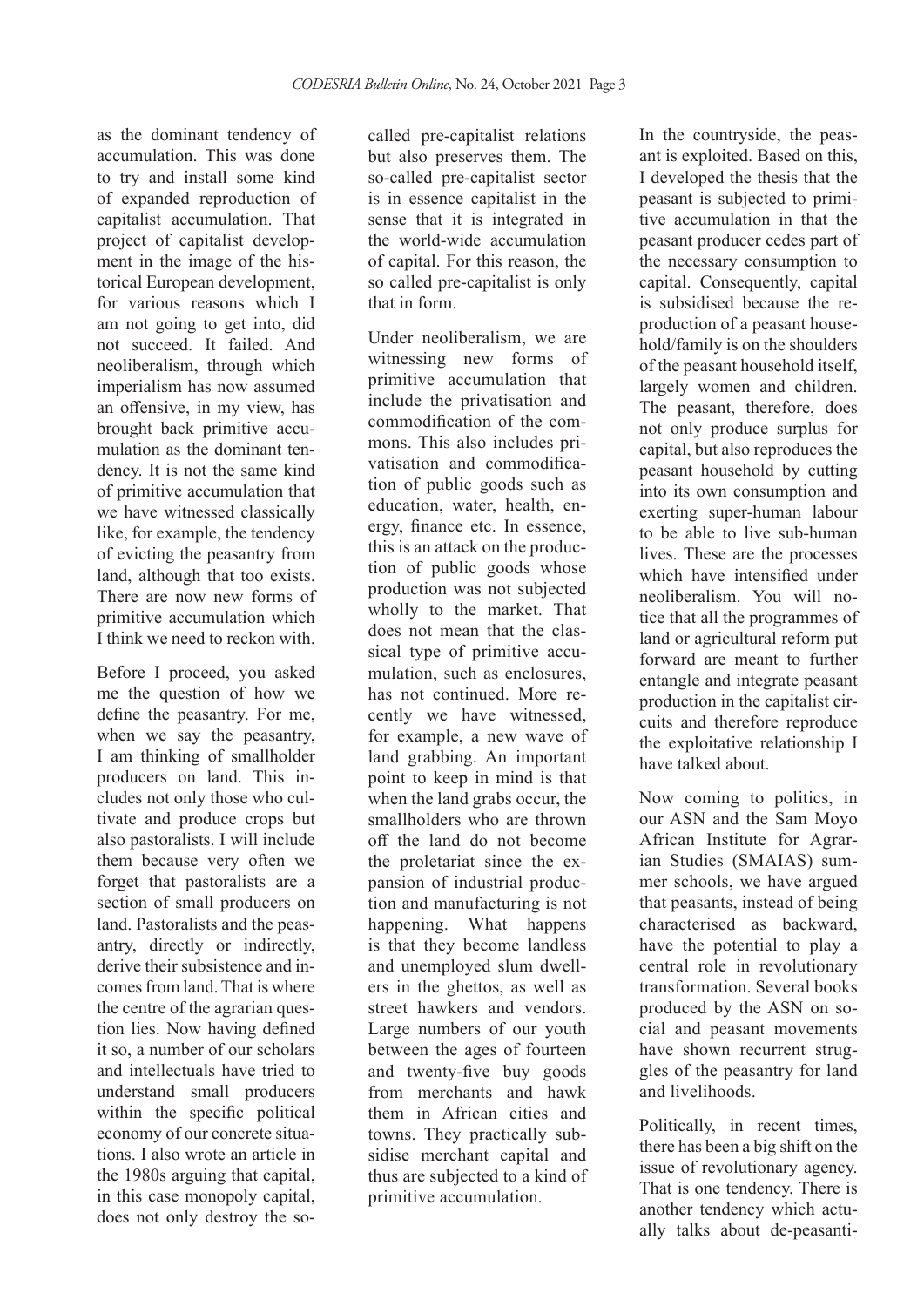sation; that in the so-called South, particularly in Africa, the peasantry is disappearing. I think Deborah Bryceson, among others, subscribes to this position. We also find this view in Henry Bernstein, in a more nuanced form. There has been a debate based on these two tendencies – the tendency showing peasant potential and even advocating a kind of repeasantisation and the tendency to belittle the peasantry as a transformative force, a social category which is in fact disappearing – and that is where we stand. The debate continues. If you were to ask my opinion, using the Marxist method, the way Marx derived the revolutionary potential of the working class, similarly my analysis of the current financial capitalism which manifests itself as neoliberalism, I think we can derive the revolutionary potential of the peasant, small producers, small entrepreneurs, street hawkers and a whole group of people including those sometimes known as the lower-middle class. And I have tried to amalgamate these groups in the concept of 'The Working People.' Therefore, the agency of transformation is 'The Working People.' This has a different political nuance than the traditional 'working class' (proletariat) concept but is derived using the same method of Marxism. Of course, the concept of the 'working people' is still in its putative form and sounds somewhat abstract. We have to do a concrete analysis of each of our social formations and see what social classes and groups in our societies have a revolutionary potential of transforming our societies

away from capitalism. Such analysis and empirical study should help us theorise the concept of 'working people' in a more rigorous fashion.

On developing the so-called alternatives, my position has been that you cannot develop alternatives in the abstract. The life struggles of the working people in our countries are a school from which we can learn, theorise and develop the so-called alternatives.

In the interim period, Samir Amin, for example, has argued for a national popular sovereign project. That is a kind of transitional analysis that allows you to make certain demands of the existing state, while recognising its limitations. The longer-term period of transformation, however, argues for a socialist transformation of the capitalist system. That is where we stand as far as intellectual debates are concerned. Meanwhile, real life situations and the struggles of the working people continue. ASN and SMAIAS generally have been at the forefront of producing empirical studies to show the forms of struggles of the working people in our various countries. I think I will end there as far as the first question is concerned. Let us develop the conversation further, Freedom.

**FM**: Indeed many scholars like you, Samir Amin and Paris Yeros have taken the capitalist crisis into consideration and have indicated that we have reached a point where we can take this struggle from capitalism and progress towards a socialist future. In your view, what would it take to reach that

socialist stage, and how many decades would it take? What should progressive activists do to ensure that we achieve that?

**IS**: I think that is an interesting question. This is a kind of question you are frequently asked. When you give a response about socialism as a possible alternative, you are immediately confronted with a follow-up rhetorical question – where has socialism ever succeeded? All the countries which tried socialism failed. The problem is that our interrogators cannot even imagine what Samir Amin called the Long Road to Socialism. When we are talking about socialism, we are talking about an epochal change. We are not talking about years and decades because we are talking about overthrowing a system that has lasted for five centuries. So, to answer the second question about the failure of socialism, I would say this. The socialist revolutions that took place in countries like Russia, China, Cuba, Vietnam etc. were what one might call 'revolutionary advances'. No doubt, these countries did make revolutionary advances. That is undeniable. These however, were only glimpses into the socialist future, not fully-fledged socialist societies. The fact that these advances failed in the countries that we described as socialist is nothing new in human history.

> Take the analogy of the development of capitalism, and the transition from various precapitalist modes of production – like feudalism and other forms of tributary systems – to capitalism. Those places like Venice and Portugal etc.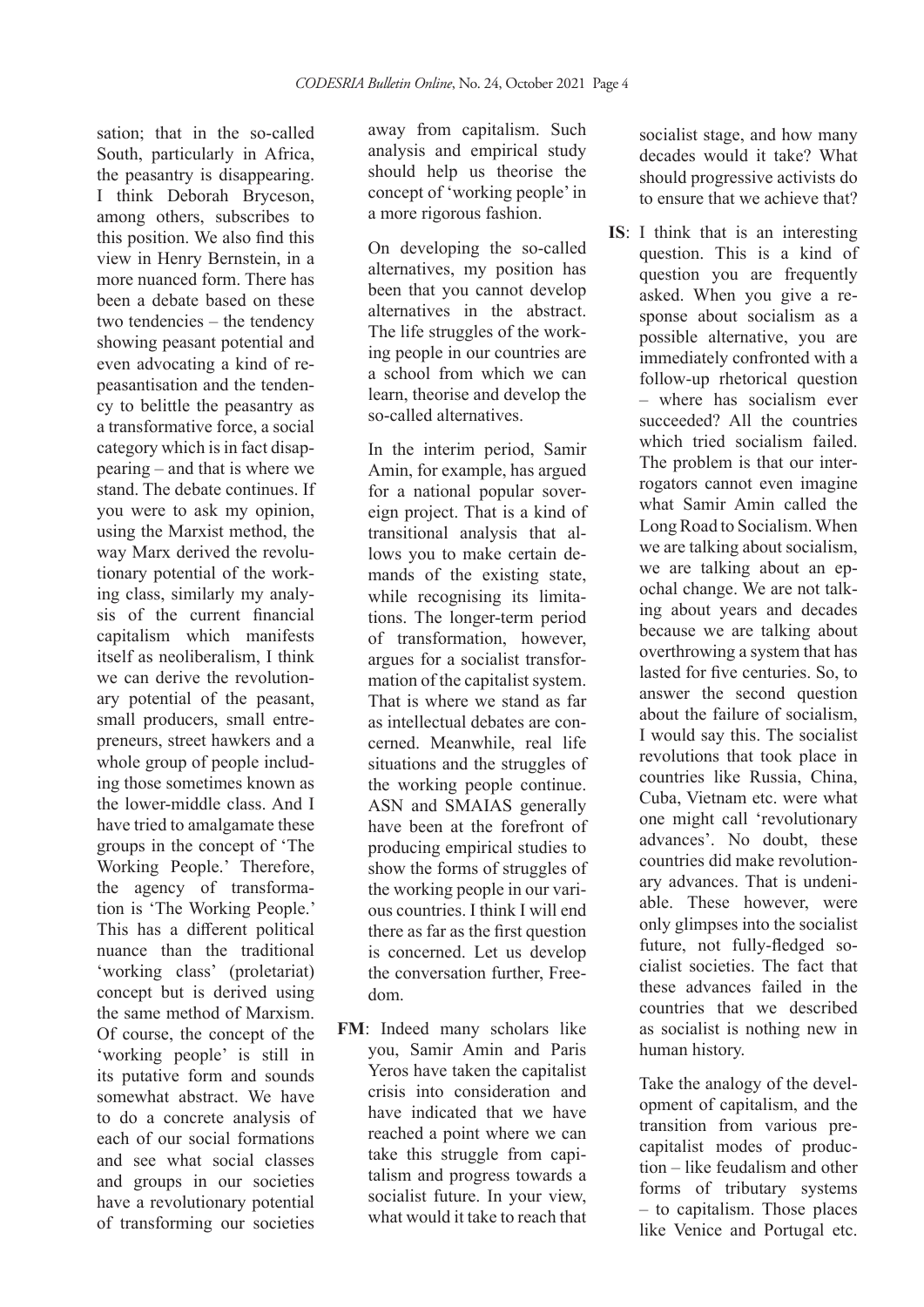in which capitalism first appeared are not the countries where capitalism ultimately succeeded. It succeeded in Britain. So, long transitions with a zig-zag trajectory, from one epoch to another, are nothing new in human history. Compared to the development of capitalism, revolutionary socialist advances had a shorter period. The Soviet Union lasted for only seventy years. China, from which we can derive lessons, despite many internal changes and struggles that have taken place, cannot be fully described as capitalist. The jury is still out. We have seen a small country like Cuba surviving all these years, despite the ups and downs. We have also seen initiatives taken in Venezuela, as well as initiatives of major land reforms in countries like Zimbabwe, etc. We have also seen bitter struggles in South Africa on the question of land which remains unresolved, yet it was a central question of the liberation movements. Based on these examples, I would say the era of revolutionary advances and struggles towards socialism is not over. It will, of course, take long, not just decades, yet we are witnessing major shifts and changes in the world. Those who predicted the end of history, and that capitalism was here to stay, have been proven woefully wrong. Capitalism is in deep crisis. Its very mode of existence is wars – from one war to another. Increasingly, and for the first time since the post-war period of the golden age of capitalism, people in both the South and the North are openly using the ideas and slogans of socialism, even though different people mean

different things by socialism. Why not? Let hundred socialist flowers bloom!

The second point I would like to make in this regard is that in the last ten to fifteen years we have witnessed major crises of capitalism. Neoliberalism, for example, which made its entry in the 1970s, and became politically significant in the 1980s, is already discredited. Its triumphalism has whittled down. It is almost in its last lag of existence. For how long did neoliberalism last, thirty years? We then witnessed a major crisis in 2008, which of course, took different forms in different countries. The crisis is not only economic. It is also a political one of political legitimacy in both the North and the South. One of the backlashes to neoliberalism is right-wing in the form of fascist tendencies that have been witnessed in countries like Brazil, India and some countries in Africa. But that is one tendency. Broadly, there also is a progressive left tendency. Youth all over the world are exploring and revisiting socialist ideas and developing new forms of struggle like the 'Occupy movement' or the upsurge of the Black Lives Matter movement or the farmers' movement in India. All in all, there are rays of hope all over.

In Africa, we have progressive tendencies emerging. Our problem is that our progressive forces, particularly the Left, remain largely unorganised. Organisation is the foremost task before us. For many years we have been talking about World Social Forums at the international level and

civil society organisations (CSOs) at the local level. The impact of the latter has been marginal at best, and diversionary at worst. Theoretically infected by the liberal virus, and socially constructed by the middle classes, CSOs have failed to make a breakthrough. They have failed to resonate with the hearts, minds and real-life struggles of the working people.

How do you organise the working people and how do working people get organised themselves? What kind of alternatives do you pose, what demands do you make and what are the sites of mass politics, for politics are where the masses are? In my view, those are the burning issues before the African Left.

More recently I have been arguing that one of the important demands of the working people that can be put forward, and around which the working masses could rally, is reclaiming the commons. And not only the commons as traditionally understood to mean land and its resources, but commons in a new sense. By the new commons, I mean strategic sectors of the economy like education, health, finance, energy. These should also be considered the commons. They should be taken out of the realm of the law of value, that is, the market. These are the commons which we must struggle to reclaim. Why am I putting this forward? It is because it will sound feasible and doable by the working people. Thinking of land and its resources as the commons, not subject to private ownership, would not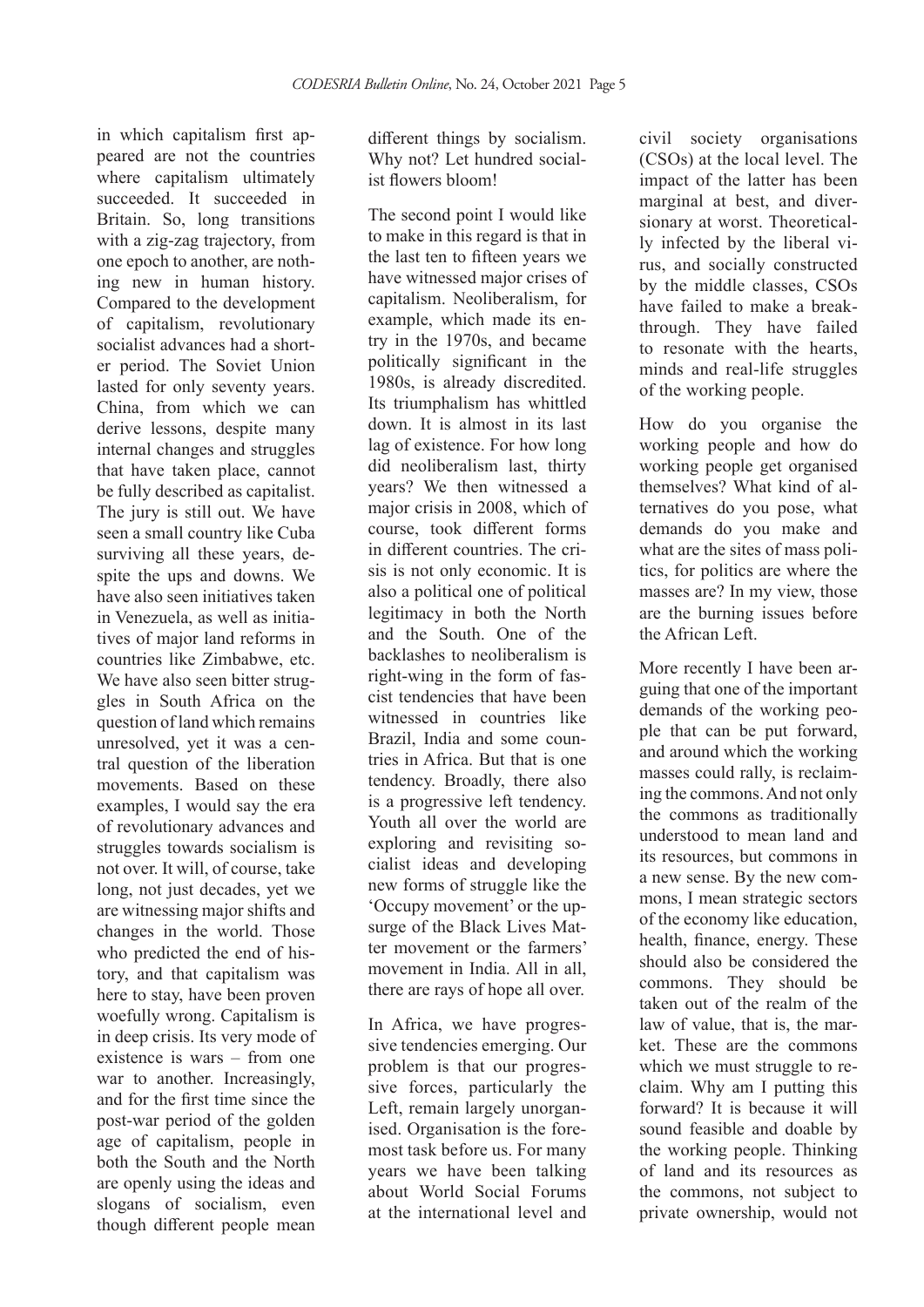be new to many societies in Africa. The concept of ownership of land was introduced by colonialism. I recently argued this point in a foreword of a book published by SMAIAS – so that would not be new. Secondly, arguing for health, education, water, finance and energy as commons not subject to private ownership, but essentially producing public goods, also cannot be considered new because privatisation of these sectors has caused devastation to the working people. It has polarised our societies into small classes of a few who are filthy rich, and large masses of the poor who cannot afford paid education, health, water, electricity, etc. This can be the basis of organising the working people and it could be a political demand to the existing states. That is where I think the struggle stands. As I said, this is only a suggestion which requires further discussion and theorising. It is only after theorising that we can develop ideologies based on those demands and also understand how we can then learn from the experiences of the people to mobilise and take the struggles forward.

**FM**: Moving on to another question that is almost linked to the previous one on alternatives, I would like us to spotlight Tanzania's *Ujamaa*, a collectivisation project that was implemented by Mwalimu Julius Nyerere. This project has been vilified by a number of people who have argued that they had previously expressed that socialising does not work and therefore had discouraged developments that take that kind of path. As someone who

went through this experience and followed it closely, what would you say was the major undoing of Ujamaa?<sup>1</sup> I still think at some point people can try to relook and redefine it to make it work, but that can only be after a process of analysing its pitfalls. Did it really fail, and if so, why?

**IS**: That indeed is an important initiative that we should table and discuss further. You will remember, Freedom, that *Agrarian South: Journal of Political Economy* produced a special issue that looked at both a hundred years of the Russian revolution and fifty years of the Arusha Declaration. In the publication, we tried to revisit both issues. I would like to say, first and foremost, that Ujamaa was undoubtedly a very progressive initiative in Africa. Secondly, both in its conception and implementation, it was a nationalist project, not a socialist one. The architect of the project himself often said that for him nation-building was primary, socialism secondary. If I were to put it in some kind of Marxist language, in Ujamaa social emancipation and class emancipation were subordinated to national building, which in turn meant giving primacy to national unity. The Social Question was subordinated to the National Question. The (national) unity of all classes trumped (social) class struggles. And politically speaking, as we have argued in our biography<sup>2</sup> of Mwalimu Nyerere, in Book 3, that partly explains the so-called undoing of Ujamaa, because it was not seen as a social question. The national question was privileged. Within Ujamaa and

within the political class, we ended up accommodating all kinds of tendencies including rightist tendencies which had no interest whatsoever in Ujamaa, and even went as far as to sabotage it. When the crunch came, this proto-bourgeoisie turned against Ujamaa. That is the thesis of Book 3 of the biography. Of course, we can say a lot about the shortcomings at the policy level, referring to failures of implementation etc., but that discourse does not take us far. Inevitably, it becomes tautological. For example, although the Arusha Declaration talks a lot about workers and peasants as the movers of the project, the truth is it was a top-down project. The agency to carry out this project was the state bourgeoisie which developed on the heels of Ujamaa. Ironically, the Arusha Declaration ended up creating a new class in its wings, so to speak; a kind of bureaucratic state bourgeoisie. It was this class that was supposed to drive Ujamaa!

Secondly, although we kept singing that agriculture was the backbone of our economy, we did not transform agriculture. It remained the same agriculture of peasants using the same age-old instruments and implements. It is also important to point out that the peasants continued to be exploited to the maximum and without any support going back to the farmers. This issue has been analysed in the context of the land question and the truth and reality is that we failed to transform agriculture and we failed to address the agrarian question. The peasant was sucked dry.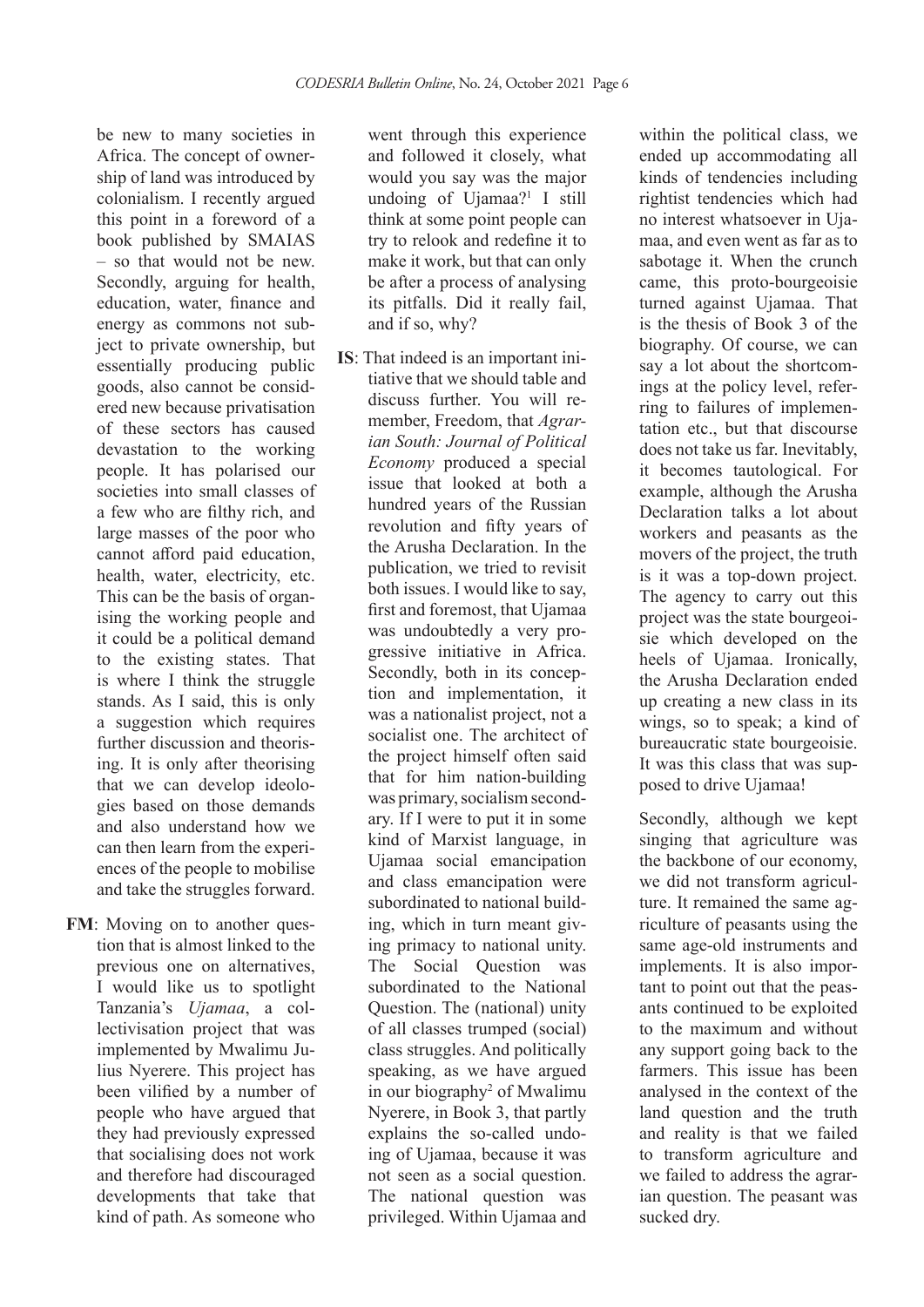You are right when you say there was a time when Ujamaa was very much demonised as a 'titanic failure' (to use the late Mazrui's hyperbole). The truth is, like many other African countries, whether capitalist or socialist, Tanzania found itself in deep a crisis in the late 1970s to the 1980s. All these countries had to submit to the so-called Structural Adjustment Programs (SAPs) to survive. I will not get deeper into this because we all know what happened. What I can say is that the consequences of adopting SAPs and neoliberal policies are now being dramatically seen and felt, and people (not only the masses but the so-called educated classes too) are revisiting the Arusha Declaration with nostalgia. If you read the Arusha Declaration today, you will realise that it was a pretty revolutionary document during its time, in spite of what happened in its implementation. There is a lot to learn from it.

- **FM**: That is a very interesting point. In the interest of time, let us move to another important issue which you and many others have raised. When we started this conversation, we talked about how an imperialist system somewhat disadvantages the South. In your writings you have gone further and postulated that that the solution is to *delink*. May you please provide clarity on this concept of delinking because some might interpret it to mean that we should not have any links with the outside world.
- **IS**: Firstly, delinking does not mean that there should not be any relations. Not only that it is impossible, but it is even

undesirable. Delinking means subjecting your policies to the logic of national development not to the logic of imperialist and capitalist development. That is what you are delinking from. Simply put, you may say the kind of decisions you make and the policies you implement are meant to subject your development to the internal logic and not that of world capitalism. That is the meaning of delinking. How you do it is a different matter. Is it possible to do it? Yes, it is possible to do it and that is a political question. It does not happen mechanistically but depends on how well the popular classes are organised and mobilised to sustain the project of delinking.

To answer your question more specifically, it is important to keep in mind that in this debate and discourse, all of us who subscribe to the delinking project must emphasise and audaciously put forward that imperialism exists. It continues to dominate the world system. Secondly, anti-imperialist struggles are extremely important. The third question is – and that is where the debate is right now – does antiimperialist struggle mean that you privilege the National Question and subordinate the Social Question? Does it mean that you move in stages, first resolve the National Question and then proceed to the Social Question? Or does it mean that in the current conjuncture you must privilege the Social Question and subordinate to it the National Question? I would say that this is what we are currently debating and that is where we have differences. To all these three questions,

we cannot have ready-made answers but it is important to identify the burning questions of the day. At the abstract level of theory, these are the three most important questions and they all have empirical and practical manifestations. We have historic experiences of national liberation struggles. We also have historic experiences of those countries that gained national liberation which was not sustained after independence. It was squandered and we once again became the surrogates of imperialism.

We have the experiences of some emancipatory tendencies which were nipped in the bud. For example, Amícar Cabral did not see national liberation as a stage but rather, a continuous process. If I may paraphrase him, he said 'as long as imperialism exists, independence can only mean the national liberation movement in power'. This is a very profound statement. What are its implications? Take the example of South Africa and the stageist theory of some of its proponents. On the other hand, we had someone like Chris Hani who had a different vision of South Africa. He was killed. Amílcar Cabral was killed. These were strategic killings. Let us not forget them because in such struggles, individuals do matter. While we know that individuals do not make history, they do matter and play a critical role in certain circumstances. The turn that history takes does depend on the role of individual leaders. If you examine, and that is what we need to do, our history of national liberation, you'll find that at very strategic mo-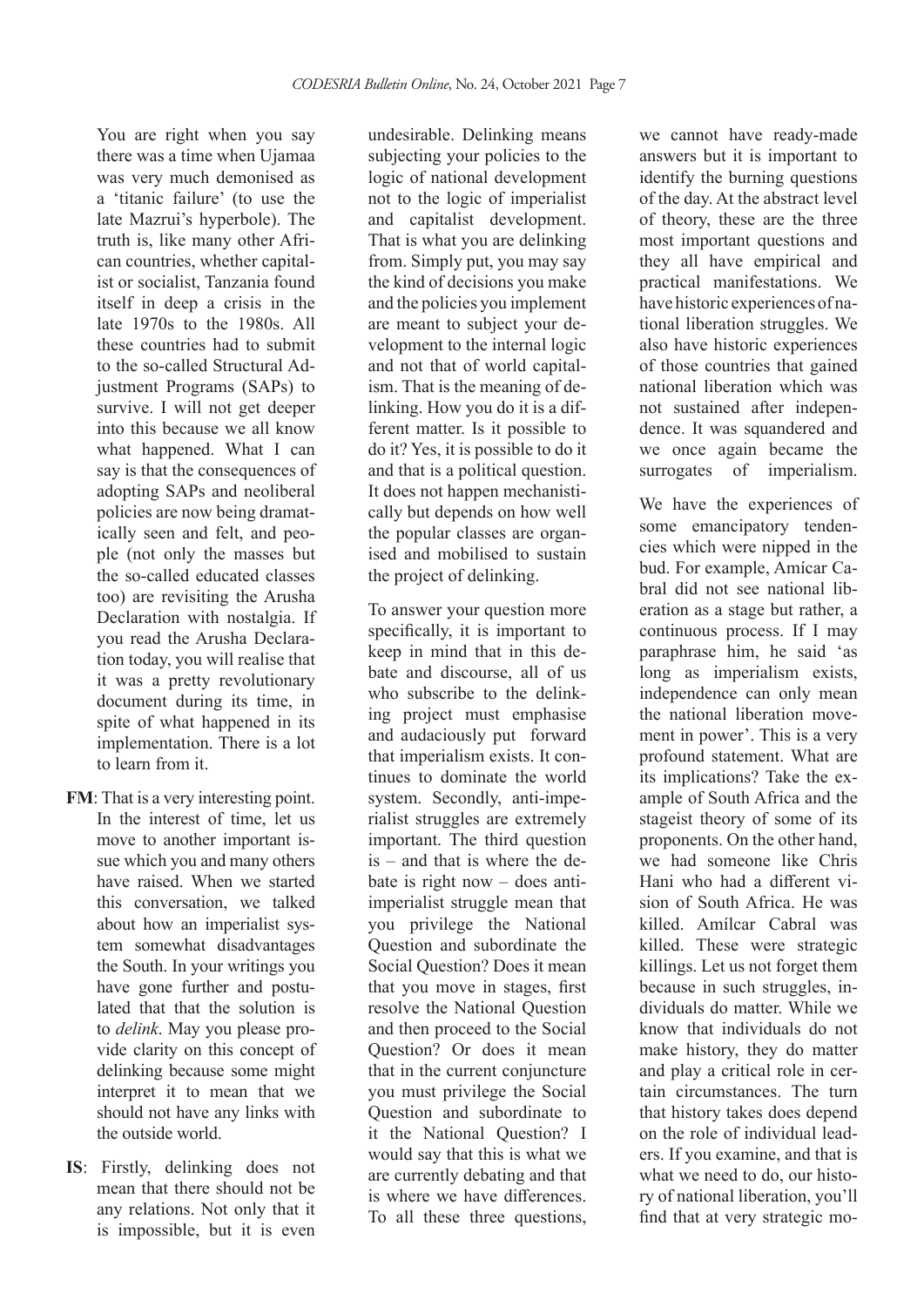ments, strategic people who had a different view of liberation were bumped off. Cabral and Chris Hani are examples. Would these countries have taken a different path had they lived, one cannot say.

There is a point of view which is arising now which totally rejects the 'National Question.' It views the National Question as the colonial question. That is also problematic. I do not think that the National Question has exhausted itself but I will go along the line that in our present state of the struggle and politics of the left, the National Question needs to be subordinated to the Social Question. If we do not do that, we are likely to be identified with right-wing nationalisms and that is problematic. Today in South Africa, for example, you cannot simply continue harping on the National Question. The question which is very much on the table is the social one. There are people who have argued that the South African moment is a very advanced one because it subordinated the National Question to democracy by being all-inclusive. The question is, did it? It never addressed the Social Question. Capital, 'white-capital', stayed with its privileges. In that situation, it is now important to discuss the Social Question and not simply stick to the National Question or pontificate on some woolly idea about all-inclusive democracy. So, the National Question exists, it has a role, yes, but where do we place it.

Before we end Freedom, I would like to make a couple of remarks. First, I want to suggest, I am of course thinking aloud, that we need to shift away from some of the dominant vocabulary. Of course, we are all agreed that the dominant discourse is that of the capitalists. We need to shift away from it. But there is also an NGO vocabulary which many of us, unconsciously or unintentionally, tend to adopt. That too is problematic. Here I am opening up myself to criticism. Is the term 'alternatives', for example, not very much part of the NGO discourse? I ask because in Marxist ideology, we talk of a 'new world view'. In this ideology we do not talk about alternatives but we talk about building a better world with a new world view. I know it sounds abstract and utopian but the world's history was made by utopias.

The second point I would like to make is this: maybe we cannot explore this a lot here, but it is relevant when we are discussing the land question. There is a lot of debate about private individual ownership versus communal ownership and many of us think that the latter is progressive. I would actually want to suggest that we should move away from the concept of ownership altogether. That is why I am trying to develop, and maybe we can debate it, the concept of the 'commons'. The commons are not 'communally *owned*'. They are only managed by the community through its democratic organs.

Finally, there is the question of the classes which I would want to address to my fellow comrades from the Marxist tradi-

tion. Many of us think that radical political economy and the analysis of classes is a Marxist method. It is not. Marxism was a critique of political economy, not its affirmation. The concept of class was developed by the classical political economists before Marx. What was specific to Marxism was the concept of historical materialism and the central problematic of historical materialism is class struggle. The question of class struggle has been discarded in our discussions. I would therefore like to suggest that we need to dig deeper in our summer school, workshops and in our work to understand better the question of historical materialism because, if we disregard it, we open ourselves to a very common criticism that Marxists are reductionists who only talk about economics and not politics. We also become susceptible to the criticism that Marxists talk about the 'rule of capital' but not 'how capital rules'. That is inaccurate but it is a critique that is at times addressed to us, and on many occasions justified. So, Freedom, that is all from me, unless you have another question you may wish to add.

**FM**: Thank you so much Professor. We unfortunately have run out of time, but we can always find time and discuss other issues. There indeed are some issues which we need to discuss in depth even towards the summer school. These especially relate to land: private ownership versus communal ownership. I think we need to dig deeper into these issues, theorise and come up with some practical solution instead of